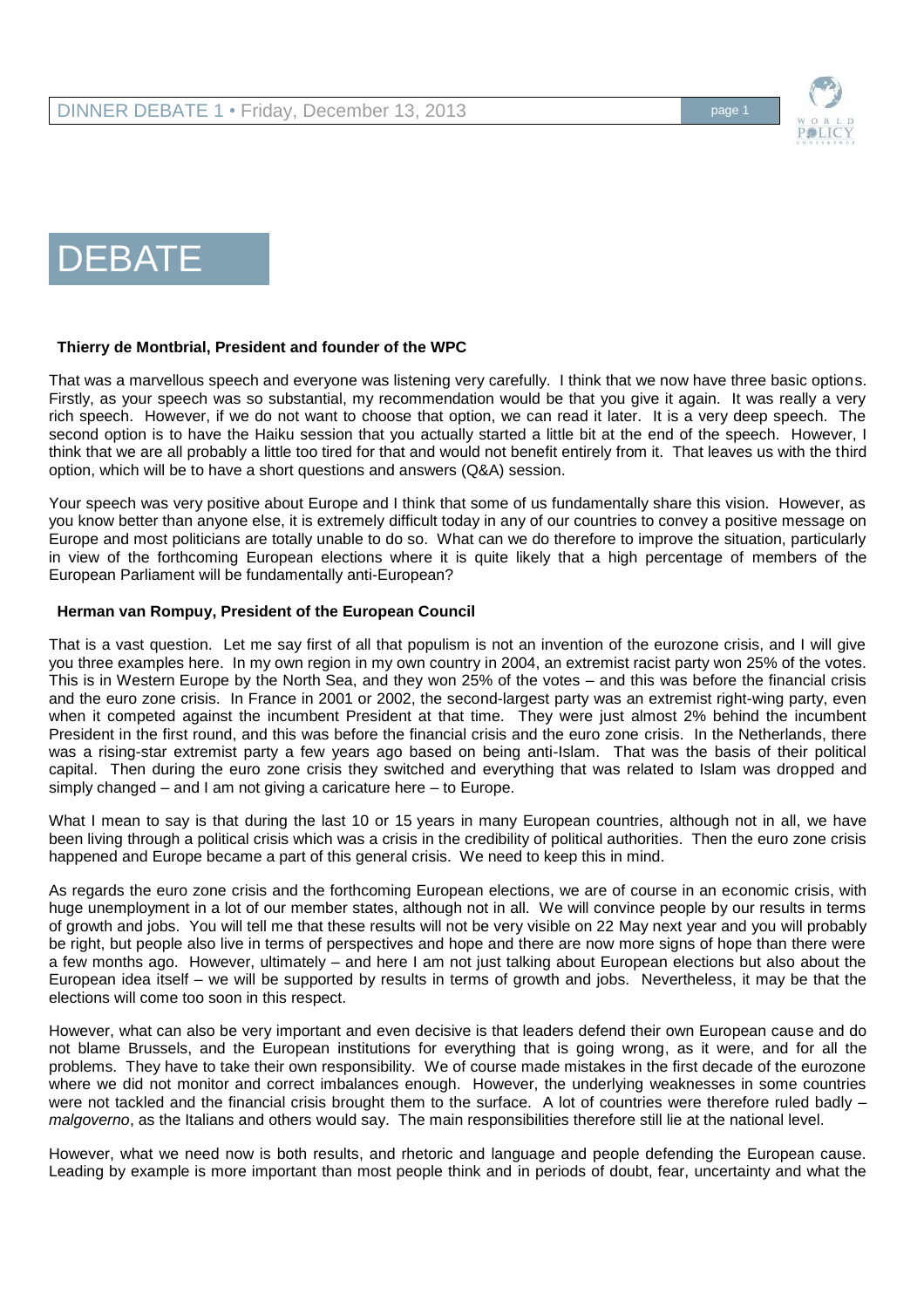

Germans call *angst*, showing leadership and believing in your own cause is of the utmost importance, and it can make a lot of difference. I know that in the referenda on the constitutional treaty in some countries, for instance, when you leave public opinion alone without any guidance from leaders, you can have results where 64% or 66% of the people vote against. This happens when there is no response, no answers and no encourage. It is therefore a time of political courage and of defending what we have done, and it is worthwhile defending it.

We will of course have a difficult time in the months ahead, but the European idea under pressure will survive because we will show the results and will have leaders who defend the cause.

That is my long answer to the question. It is always suspicious when you have to give a long answer because the situation is complicated and you are on the defensive. However, I do not feel that I am on the defensive. We have something to defend.

## **Thierry de Montbrial, President and founder of the WPC**

Mo Ibrahim and Kemal Derviş are two honorary distinguished members of the European Union.

## **Mo Ibrahim, Chair of the Mo Ibrahim Foundation**

[Inaudible] young Europeans. It seems to me that we are losing young people and no-one is standing up for [inaudible]. Everybody is focusing on the [inaudible] about what kind of [inaudible] and [inaudible] you can have and [inaudible]. However, people [inaudible]. [Inaudible] vote, [inaudible] going to vote maybe [inaudible] and I do not [inaudible].

## **Herman van Rompuy, President of the European Council**

Thank you for your remarks and cautions. Again, this is a very difficult issue. First of all, you talk about losing young people, but the European idea is also at risk losing the support of older people. It is not just confined to young people. Let us therefore forget that it is just that Europe is no longer supported by the younger, idealist generations. That would be my first remark. The crisis of the European idea is much larger than that.

The second thing – and here I am just repeating what I said in the first part of my answer to the first question – is that this is also part of a larger political crisis. Traditional political parties are also losing the support of young and older people in a lot of member states. It is therefore not just related to Europe.

My third point is that the European idea was that the European Community and the European Union became a success over decades not through popular support but by the strong will of political leaders and what are now called political elites. You can also give this another name and call it political courage. When I was 16 I was a believer in the European cause. I was lucky to have teachers – Jesuits and others – who made me enthusiastic about the European cause. However, that was a small minority. The European idea never therefore had a broad political base, but it was accepted as long as it was successful. However, Europe has now come into our daily life and you cannot come into people's daily lives more than through money and if the people see that two fundamental financial institutions are in danger – the banks and their currency – it is no wonder that they feel destabilised. The European idea is therefore no longer an abstract idea or the most generous idea of the last few decades – an ideal; it has come into daily life, and that is always a very rough confrontation. That is the stage that we are at now.

My message is therefore that we have to prove that as a euro zone and European Union and at the level of the member states we can tackle the crisis and overcome it. We will then win popular support again through results and language and rhetoric, and I then have to repeat what I have just said. However, as regards the European idea itself, there were never any demonstrations in Western European countries in favour of Europe, whereas we have demonstrations in Ukraine for the European flag and we can then see how lively the European idea can be. In Western Europe, we are so used to Europe and the European institutions, but if you go to the new member states or the borders of Europe, you will find that Europe is still a very attractive idea. It may be less attractive for the older member states, but it is very attractive for the rest of the world.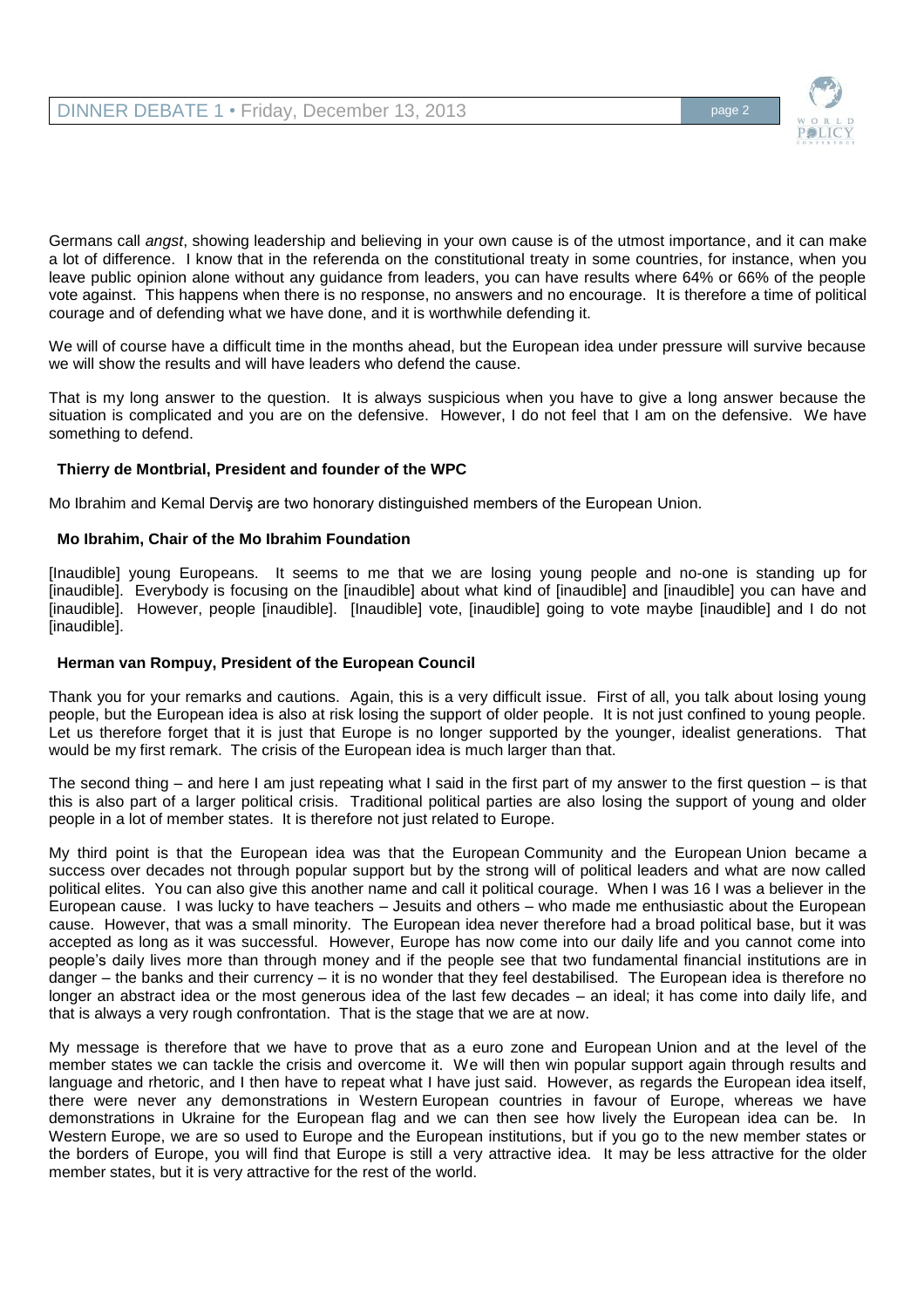

#### **Kemal Dervis, Vice President and Director of Global Economy and Development at the Brookings Institution**

I have a more specific question. You have just talked about the euro zone and the European Union. How are these two things the same and how are they different? Last week, I asked two Swedish friends, one of whom is an ex-minister, what the chances were of Sweden joining the euro zone in the next decade. One of them said that there was zero chance and the other said that it was -5. They were not being negative about Europe but about the euro zone. My question is therefore how do you see these two concepts over the next decade? Will there be a greater European Union with a somewhat smaller euro zone? Will the euro zone keep extending? How will the UK fit in?

#### **Herman van Rompuy, President of the European Council**

In terms of a forecast for the next decade, if you asked me or others that question in 2007 and checked our answers now, we would need a lot of luck. Helmut Schmidt once said that those who have visions need to visit a doctor. However, that would be rather cynical of me.

First of all, in the midst of the crisis of the eurozone, two countries joined the euro zone – Estonia and Latvia. Again, this proves that we are still attractive. These countries joined the eurozone in the midst of the crisis, and others will follow. I do not know what will happen with Sweden. They had a referendum a few years ago and the result was negative.

However, I will tell you what my experience has been over the past four years. We now have 18 member states that are part of eurozone. There are then 28 member states in the European Union, two of which have a real opt-out where they said a long time ago that they would never join the euro or the euro zone. That then leaves us with 18 minus 26, which gives eight, one of which is Sweden. However, what I have seen is that when we take decisions on the eurozone all the other countries want to be involved in the discussions because many of them still have the ambition, although not for the years immediately ahead, of joining the euro sooner or later.

In fact, it is even more than that as there is an obligation in the treaties to join the eurozone. People tend to forget that. Economic and monetary union is not limited to the eurozone. According to the treaties, every country is a member of economic and monetary union, although I know that to some extent this is theoretical. Nevertheless, they want to be involved. This is so true that if I organise euro summits at the highest level for participation of the eurozone only, the idea is rejected by all the others. For two years now, we have been discussing all matters related to the eurozone in the European Council, even in the presence of and with contributions from countries that are members of the euro zone and who will never be members of the eurozone, but all of them want to be involved in the decision-making process. The euro and the eurozone is therefore much more than those 18 countries.

You can then go even one step further. We concluded a treaty – what we call the Fiscal Compact Treaty – which we need for the euro zone. However, 26 member states have agreed the pact – which is a treaty – and ratified the treaty. Again, this is because they want to be involved in the main decisions that are being taken in the eurozone. This is therefore less complicated than most people think. It is not that there are 18 countries and then 10 others and there are no links or bonds between them; there are very strong links.

My last remark is that for a number of reforms we need the consent of the 28. For the banking union, it is about European legislation and therefore not only do we have to discuss it, but the decision-making process takes place in the Council with unanimity, although most of the time it is with qualified majority. Nevertheless, it is EU legislation. It is on the demand of the eurozone, but it is ultimately EU legislation.

We therefore need all the member states and they all want to be involved. It is therefore less complicated than people think. There is no split in Europe, although there is of course a split in terms of currency. This is seen as something that is much more common than most people think. My experience over the last four years is therefore that the 10 non-eurozone member states have every interest in a stable euro and a stable eurozone and will do whatever they need to do so that we can get that stability. When we integrate more in the eurozone, they work with us to achieve that further integration because it is in their own interests.